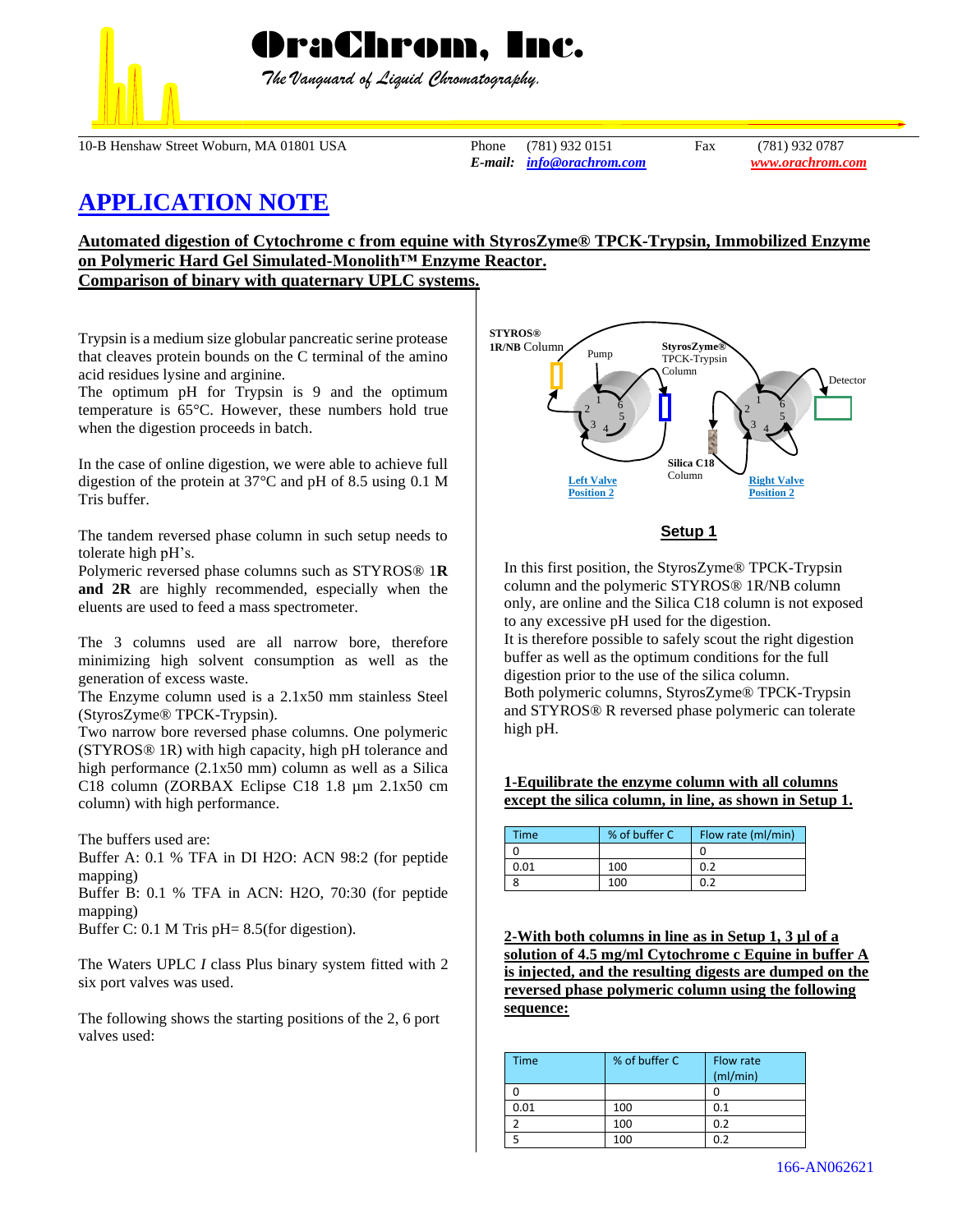In the second setup, the left valve is switched to position 1 with only the STYROS® 1R reversed phase column online to equilibrate it with the starting solvent gradient.



### **3-The reversed phase Polymeric column only is now in line as in Setup 2 to wash the leftover salt and prepare it for the reversed phase mapping.**

**It is also ready for hyphenation with a mass spectrometer.** 

| <b>Time</b> | % of buffer | % of     | Flow rate |
|-------------|-------------|----------|-----------|
|             | В           | buffer A | (mI/min)  |
|             |             | 95       |           |
| 0.01        |             | 95       | 0.3       |
| 9.5         |             | 95       | 0.3       |
| 9.6         |             | 95       | 0.2       |
| 10          |             | 95       | 0.2       |

### **4-The digested peptides are now trapped on the polymeric reversed phase column and can be mapped following a gradient. The setup is now as Setup 2.**

| Time | % of buffer<br>R | % of<br>buffer A | Flow rate<br>(mI/min) |
|------|------------------|------------------|-----------------------|
|      |                  | 95               | 0.2                   |
| 10   | 80               | 20               | 0.2                   |

Once the conditions of the digestion are satisfactory, one can use the second switching valve to bring the Silica C18 column online as shown in Setup 3.

The same gradient as in step 4 can be used for the mapping to run the separation on the C18 Silica column in addition: The Silica C18 column is now a (ZORBAX Eclipse C18 1.8 µm 2.1x50 cm column) from Agilent.

It has a clear different retention than the Waters Acquity C18 column and requires a different gradient as noted above.

## **4'-The digested peptides trapped on the polymeric reversed phase column can now be mapped on the C18 Silica column in addition.**

## **The setup is now as Setup 3.**

| Time | % of buffer<br>R | $%$ of<br>buffer A | Flow rate<br>(mI/min) |
|------|------------------|--------------------|-----------------------|
|      |                  |                    |                       |
| 0.01 |                  | 95                 | 0.2                   |
| 10   | 80               | 20                 | ሰ ን                   |



**4''-In this step, using the same setup 3, the columns are washed with high organic to make sure they are devoid of any leftover proteinaceous species. The setup remains Setup 3.**

| <b>Time</b> | % of buffer | % of<br>buffer A | Flow rate |
|-------------|-------------|------------------|-----------|
|             | В           |                  | (mI/min)  |
|             |             | 95               |           |
| 0.01        | 60          | 40               | 0.3       |
|             | 100         |                  | 0.3       |
|             | 5           | 95               | 0.3       |
|             |             | 95               | 0.3       |

To re-equilibrate both reversed phase columns that are now in line, the following step 5 is used.

# **5- Both reversed phase columns are preequilibrated to the initial low organic prior to getting in contact with the digestion buffer.**

**The setup is now Setup 3.**

| <b>Time</b> | % of buffer | $%$ of<br>buffer A | Flow rate<br>ml/min |
|-------------|-------------|--------------------|---------------------|
|             |             |                    |                     |
| 0.01        |             | 95                 | 0.3                 |
| 10          |             | 95                 | 0.3                 |

**6-In the final step the line and the reversed phase polymeric column are flushed clean from any leftover organic going to the enzyme column, still avoiding the Silica column.**

**The setup therefore remains as setup 2.**

| Time | % of digestion | <b>Flow rate</b> |
|------|----------------|------------------|
|      | buffer C       | (mI/min)         |
|      |                |                  |
| 0.01 | 100            | 0.3              |
|      | 100            | 0.3              |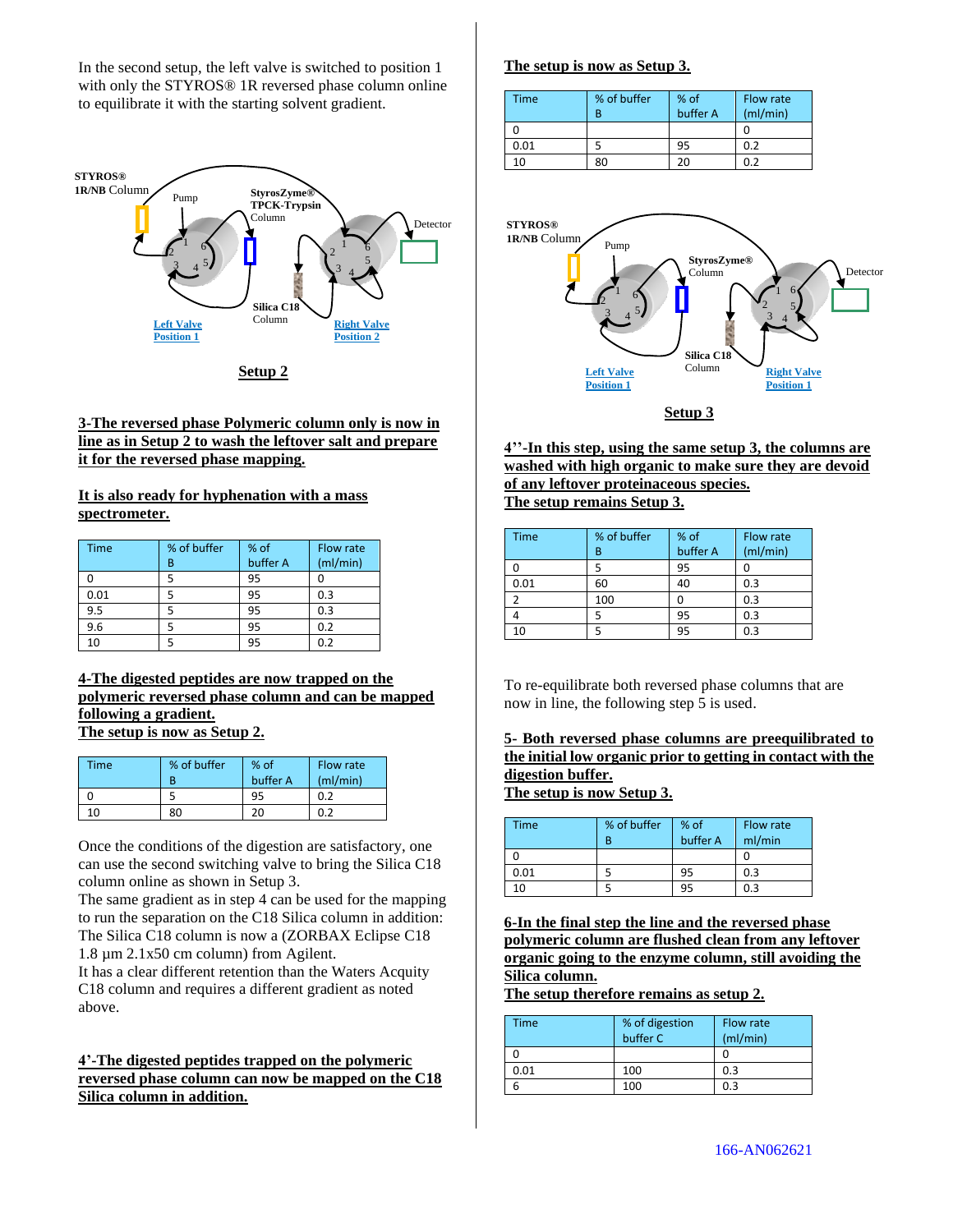The system is now ready for the next cycle to check the reproducibility of the digestion.

We have used 3 µl of a solution of 4.5 mg/ml of protein in buffer A as sample to digest.

The temperature is set at 37°C for all sequences.

The digestions are done under similar conditions. Although temperatures as high as 60°C and as low as 10°C have been used with full digestion, and flow rates of 0.4 ml/min, that is a linear flow rate of 693 cm/hr for an empty column of 2.1 mm ID, were also experimented with, with the same result of full digestion.

The enzyme column of 2.1 x 50 mm has a volume to 0.173 ml. A total of 1 ml is run through it during the digestion at a volumetric flow rate of 0.1 to 0.2 ml/min.

The performance of the STYROS® 1R polymeric is crucial in the final separation of the digested peptides,



Same amount of protein  $(3 \text{ µ})$  is injected under the same conditions.

In the setup 3, during a 10-minute gradient run, the trapped peptides are mapped on both the polymeric and the C18 Silica column.

The amount injected is clearly saturating the narrow bore polymeric and silica columns. This is the amount of protein that is run through the column and shows full digestion.

This process has been compared to the digestion of the same amount of protein on an Agilent 1260 Infinity *I* quaternary pump with minimal variation.

No silica column was used as the new mass spectroscopy instruments can readily handle separations. Only if the end user is limited to LC instruments and relies on it for his separations, then the use of an additional silica column would be warranted.

To be simple, we have used two polymeric columns of 2.1 x100 mm. One StyrosZyme TPCK-Trypsin® and one STYROS® R1 reversed phase polymeric of the same size.

# **1-Equilibrate the enzyme column and the reversed phase polymeric column as shown in Setup 1 using a single 6 port valve in positions 1 to 2.**

| Time | % of buffer C | Flow rate (ml/min) |
|------|---------------|--------------------|
|      |               | 0.2                |
| 0.01 | 100           | 0.3                |
|      | 100           | 0.3                |



**Setup 1**

**2-With both columns in line as in Setup 1, 3 µl of a solution of 4.5 mg/ml Cytochrome c Equine in buffer A is injected, and the resulting digests are dumped on the reversed phase polymeric column using the following sequence:**

| <b>Time</b> | % of buffer C | Flow rate<br>(mI/min) |
|-------------|---------------|-----------------------|
|             |               | 0.2                   |
| 0.01        | 100           | 0.2                   |
| n           | 100           | 0.1                   |

In the second setup, the valve is switched in positions 1 to 6 with only the STYROS® 1R reversed phase column online to equilibrate it with the starting solvent gradient.



## **Setup 2**

**3-The reversed phase Polymeric column only is now in line as in Setup 2 to wash the leftover salt and prepare it for the reversed phase mapping.**